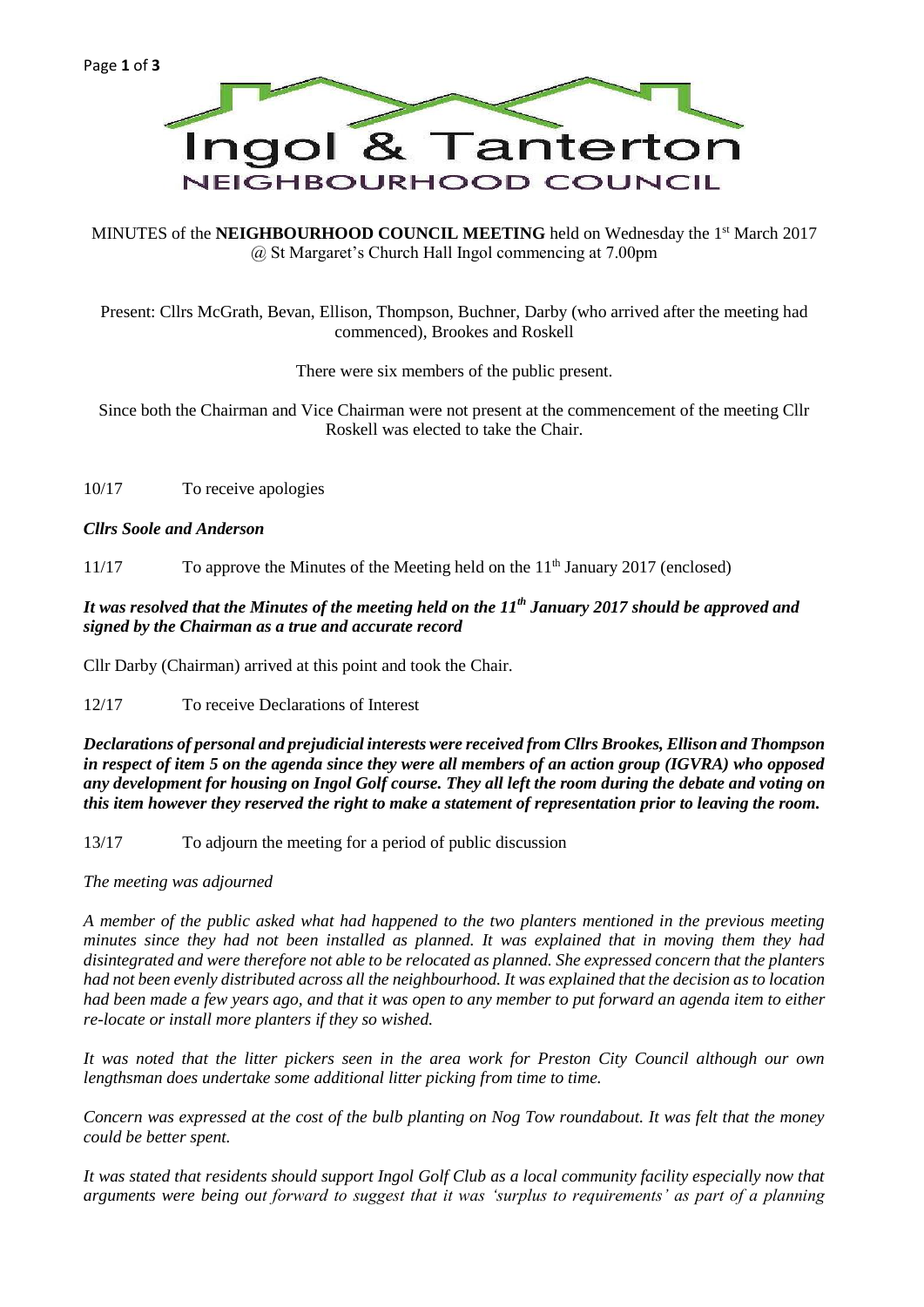# Page **2** of **3**

*application to develop 450 dwellings on the open space which it currently occupied and that new housing should not be allowed.*

*Clarification regarding 'Declarations of Interest' and the 'Code of Conduct' was provided by the clerk for the information of the public who were concerned that some of their elected representatives who were against development of Ingol Golf Course would be excluded from that agenda item.*

### *The meeting was reconvened*

*Cllr Darby declared a personal and prejudicial interest in item 5 on the agenda relating to the planning application for Ingol Golf Course due to him being a Liberal Democrat City Councillor whose party, and who himself had already expressed their views against any such development. He left the room during the debate and voting on this item however he reserved the right to make a statement of representation prior to leaving the room.*

*Prior to the discussion and debate on the following agenda item those members who had declared prejudicial interests made statements against the proposed development siting several National and Local Planning Policies ( NPPF Clause 74 – Core Strategy Policy 19 – Preston Local Plan Policies EN2 and EN5) which they felt would be contravened should the application be given permission – they also referred to previous applications for housing development on this site which had been refused, had gone to appeal and where the appeal inspector had upheld the refusal decision by Preston City Council based on these policies. It was explained that the polices mentioned did allow for development but only in very limited circumstances one of which was that the existing usage was surplus to requirements. The developers had produced a report to support their contention that Ingol Golf Course was not viable and therefore surplus to requirements. It was suggested that this report was significantly flawed and that the facilities were in fact very important as community recreational provision for the area. They all asked the Council to object to the development for the above-mentioned reasons.*

### *Cllr Roskell was elected to take the Chair for the following item due to the Chairman (Cllr Darby) having left the room due to his Declaration of Interest (the Vice Chairman not being present)*

14/17 To consider Planning Application 06/2017/0002 being a hybrid application for the development of Ingol Golf Course into a new Preston NE training facility, open space improvements and the erection of up to 450 dwellings.

#### *It was resolved that the Clerk should compose a representation to the Preston City Council objecting to the development for the reasons outlined above.*

15/17 To authorise payment of the following accounts:

| On Line | <b>GGS</b>               | Lengthsman                             | 364.00  |
|---------|--------------------------|----------------------------------------|---------|
| On Line | <b>Newgate Nurseries</b> | Plant Replacement                      | 23.60   |
| On Line | <b>Barton Grange</b>     | <b>Bulbs Nog Tow Roundabout</b>        | 2160.00 |
| On Line | <b>Newgate Nurseries</b> | Turf replacement – removal planter     | 10.40   |
| On Line | Viking Direct            | Stationery                             | 122.38  |
| On Line | <b>Marmax</b>            | 6 Benches and Fittings                 | 2262.60 |
| On Line | GGS                      | Lengthsman                             | 377.00  |
| On Line | <b>BG</b> Fencing        | Material for installation of 6 benches | 222.02  |
| On Line | Printing World           | Newsletter                             | 473.00  |
| On Line | Catchpoint               | <b>CCTV</b> Installation               | 2316.00 |
| On Line | <b>CA</b> Traffic        | <b>SPID Brackets</b>                   | 268.80  |
| On Line | <b>City Distributers</b> | Newsletter                             | 118.24  |
| On Line | Preston CC               | Xmas Tree include repairs £752.15      | 2477.94 |

*It was resolved that the payments mentioned above should be approved.*